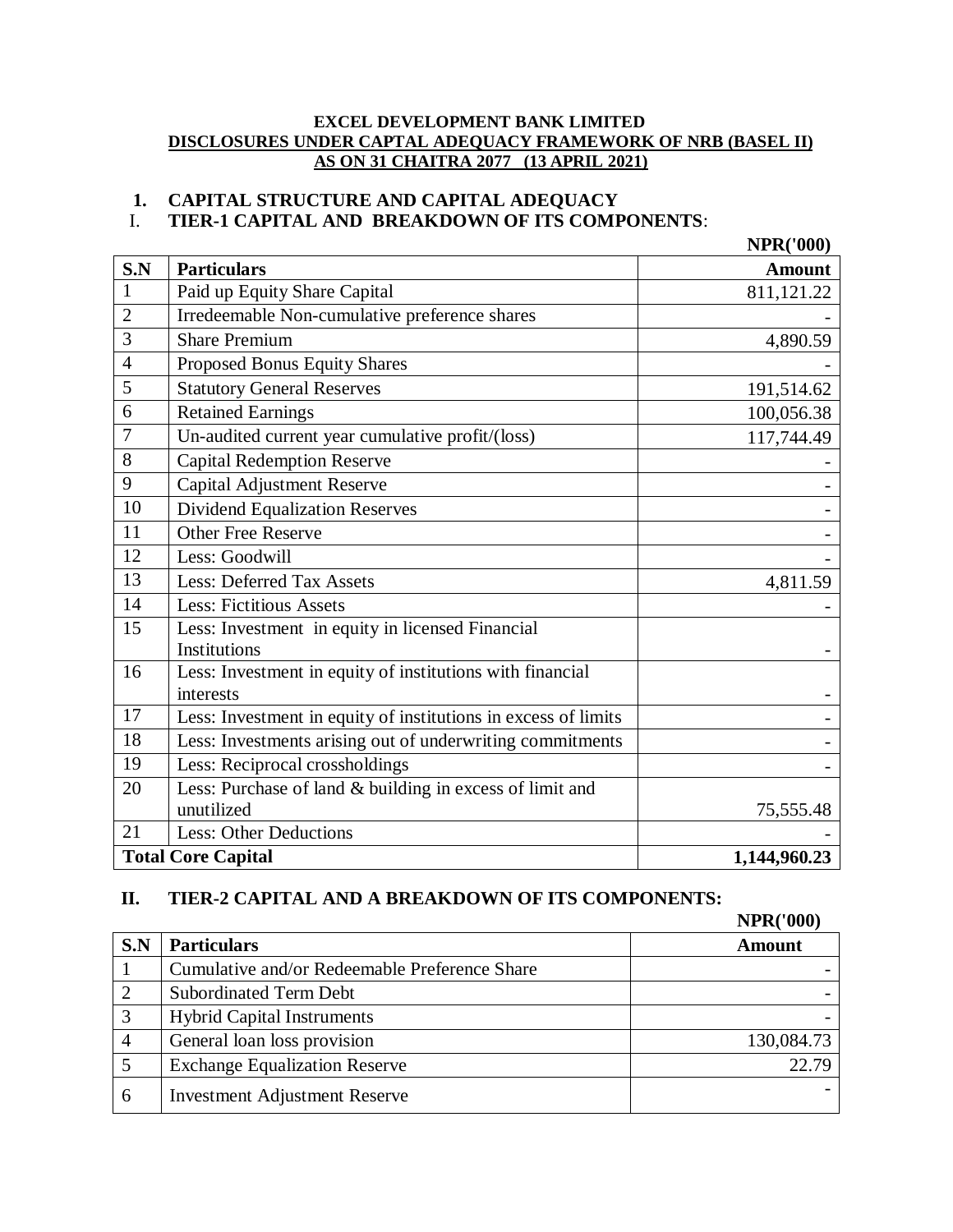| −                           | <b>Asset Revaluation Reserve</b> |             |
|-----------------------------|----------------------------------|-------------|
|                             | <b>Other Reserves</b>            |             |
| Total Supplementary Capital |                                  | 130, 107.52 |

# **III. INFORMATION ABOUT SUBORDINATE TERM DEBT**

The Bank does not have any subordinated Term Debt

# **IV. DEDUCTION FROM CAPITAL**

|                                                               | <b>NPR('000)</b> |
|---------------------------------------------------------------|------------------|
| <b>Particulars</b>                                            | Amount           |
| Deferred Tax Assets                                           | 4.811.59         |
| Purchase of land & building in excess of limit and unutilized | 75,555.48        |

# **V. TOTAL QUALIFYING CAPITAL**

|                                       | <b>NPR('000)</b> |
|---------------------------------------|------------------|
| <b>Particulars</b>                    | Amount           |
| Total Core Capital (Tier I)           | 1,144,960.23     |
| Total Supplementary Capital (Tier II) | 130, 107.52      |
| Total Capital Fund(Tier I + Tier II)  | 1,275,044.96     |

# **VI. CAPITAL ADEQUACY RATIO**

| <b>Particulars</b>                                                           | <b>Percentage</b> |
|------------------------------------------------------------------------------|-------------------|
| Tier 1 Capital to Total Risk Weighted Exposures (After Bank's adjustments of | 11.00%            |
| Pillar II)                                                                   |                   |
| Tier 1 and Tier 2 Capital to Total Risk Weighted Exposures (After Bank's     | 12.25%            |
| adjustments of Pillar II)                                                    |                   |

#### **VII. Summary of the bank's internal approach to assess the adequacy of capital to support current and future activities**

The bank considers the capital adequacy requirement pursuant to the provision set by NRB. The Tier 1 capital ratio of the bank as at Chaitra end 2077 is 11.00% and the total capital ratio is 12.25%. The bank in its strategic planning cautiously considers the capital adequacy and manage capital adequacy required for the organization's growth.

# **2. RISK EXPOSURE**

# **i. Risk Weighted Exposure for Credit Risk, Market Risk and Operational Risk**

|     |                                             | <b>NPR('000)</b> |
|-----|---------------------------------------------|------------------|
| S.N | <b>Particulars</b>                          | Amount           |
| a   | Risk Weighted Exposure for Credit Risk      | 9,235,210.62     |
| h   | Risk Weighted Exposure for Operational Risk | 745,060.41       |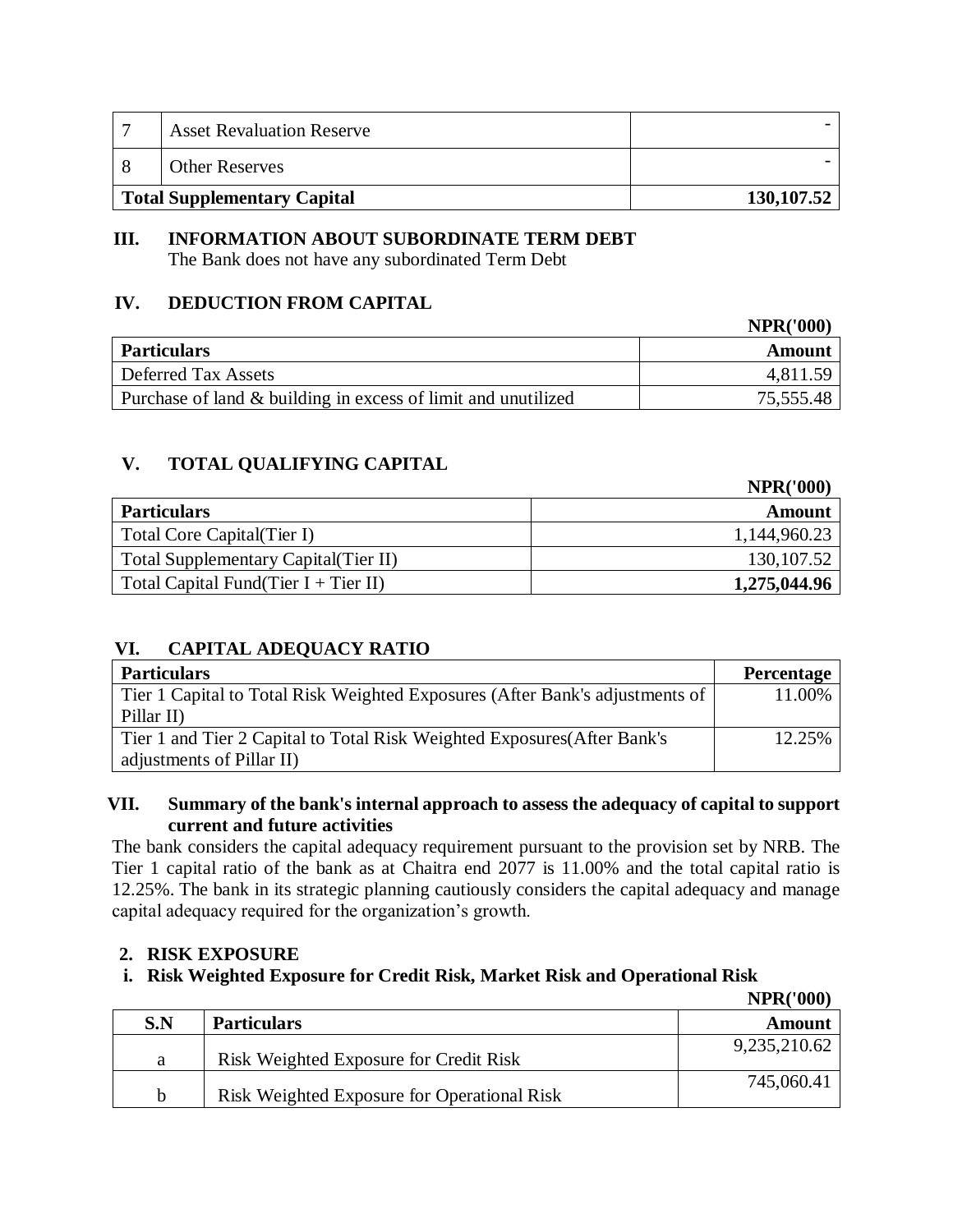| $\mathbf{c}$            | Risk Weighted Exposure for Market Risk                                                    | 495.65        |
|-------------------------|-------------------------------------------------------------------------------------------|---------------|
|                         | Total Risk Weighted Exposures (Before adjustments of Pillar II)                           | 9,980,766.68  |
|                         | <b>Adjustments under Pillar II</b>                                                        |               |
| <b>SRP 6.4a</b><br>(5)  | ALM policies & practices are not satisfactory, add 1% of net<br>interest income to RWE    |               |
| <b>SRP 6.4a</b><br>(6)  | Add% of the total deposit due to insufficient Liquid Assets                               |               |
| <b>SRP 6.4a</b><br>(7)  | Add RWE equivalent to reciprocal of capital charge of 2% of<br>gross income               | 124,765.80    |
| <b>SRP 6.4a</b><br>(9)  | If overall risk management policies and procedures are not<br>satisfactory, Add 2% of RWE | 199,615.33    |
| <b>SRP 6.4a</b><br>(10) | If desired level of disclosure requirement has not been<br>achieved, Add 1% of RWE        | 99,807.67     |
| $\mathbf{I}$            | <b>Total Risk Weighted Exposures (After Bank's adjustments of Pillar</b>                  | 10,404,955.48 |

# **ii. Risk Weighted Exposure under each 11 Categories of Credit Risk**

|                                              | <b>NPR('000)</b> |
|----------------------------------------------|------------------|
| <b>Particulars</b>                           | <b>Amount</b>    |
| <b>Claims on Government and Central Bank</b> |                  |
| Claims on other official entities            |                  |
| <b>Claims on Banks</b>                       | 401,352.32       |
| Claims on Corporate and Securities Entities  | 2,362,861.88     |
| Claims on Regulatory Retail Portfolio        | 3,075,014.00     |
| Claims secured by residential properties     | 785,774.88       |
| Claims secured by Commercial real estate     | 412,100.67       |
| Past due claims                              | 352,191.88       |
| High Risk claims                             | 447,184.61       |
| <b>Other Assets</b>                          | 1,190,085.51     |
| <b>Off Balance Sheet Exposures</b>           | 208,644.85       |
| <b>TOTAL</b>                                 | 9,235,210.62     |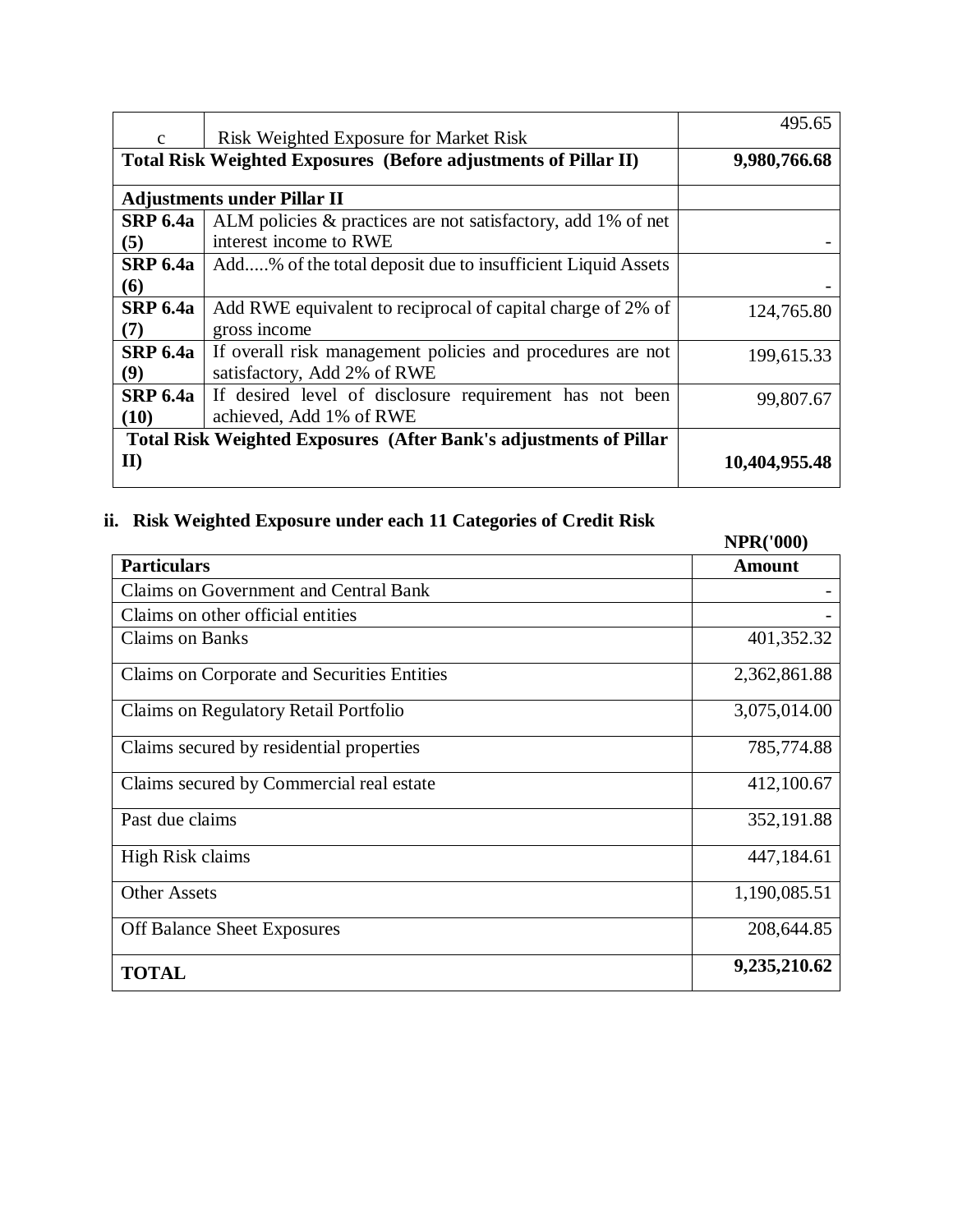| A. Balance<br><b>Sheet</b><br><b>Exposures</b>                                | <b>Book Value</b> | <b>Specific</b><br><b>Provision</b> | Eligible<br><b>CRM</b>   | <b>Net Value</b> | <b>Risk</b><br>Weight | <b>Risk</b><br>Weighted<br><b>Exposures</b> |
|-------------------------------------------------------------------------------|-------------------|-------------------------------------|--------------------------|------------------|-----------------------|---------------------------------------------|
|                                                                               | $\mathbf{A}$      | $\overline{\mathbf{B}}$             | $\mathbf c$              | $d=a-b-c$        | $\mathbf e$           | $\overline{f}=d*e$                          |
| <b>Cash Balance</b>                                                           | 361,046.79        |                                     |                          | 361,046.79       | $0\%$                 |                                             |
| Balance<br>With<br>Nepal<br>Rastra<br>Bank                                    | 307,009.07        |                                     |                          | 307,009.07       | $0\%$                 |                                             |
| Gold                                                                          |                   |                                     |                          |                  | 0%                    |                                             |
| Investment in<br>Nepalese<br>Government<br>Securities                         | 447,479.00        |                                     |                          | 447,479.00       | 0%                    |                                             |
| All Claims on<br>Government of<br>Nepal                                       | L,                |                                     |                          | $\overline{a}$   | $0\%$                 | $\blacksquare$                              |
| Investment in<br>Nepal<br>Rastra<br><b>Bank</b> securities                    |                   |                                     |                          | ÷,               | $0\%$                 | ÷                                           |
| All claims on<br>Nepal<br>Rastra<br><b>Bank</b>                               |                   |                                     |                          |                  | $0\%$                 |                                             |
| Claims<br>on<br>Foreign<br>Government<br>Central<br>and<br>Bank (ECA 0-<br>1) |                   |                                     |                          |                  | $0\%$                 |                                             |
| Claims<br>on<br>Foreign<br>Government<br>Central<br>and<br>Bank (ECA-2)       | $\overline{a}$    |                                     | $\overline{\phantom{a}}$ | $\blacksquare$   | 20%                   | $\blacksquare$                              |
| Claims<br>on<br>Foreign<br>Government<br>and<br>Central<br>Bank (ECA -3)      |                   |                                     | ٠                        |                  | 50%                   |                                             |
| Claims<br>on<br>Foreign<br>Government<br>Central<br>and<br>Bank (ECA-4-<br>6) |                   |                                     |                          |                  | 100%                  |                                             |
| Claims<br>on<br>Foreign<br>Government<br>and<br>Central<br>Bank (ECA -7)      | ÷,                |                                     | $\blacksquare$           | $\blacksquare$   | 150%                  | $\overline{\phantom{a}}$                    |

**iii. Total Risk Weighted Exposure Calculation Table:**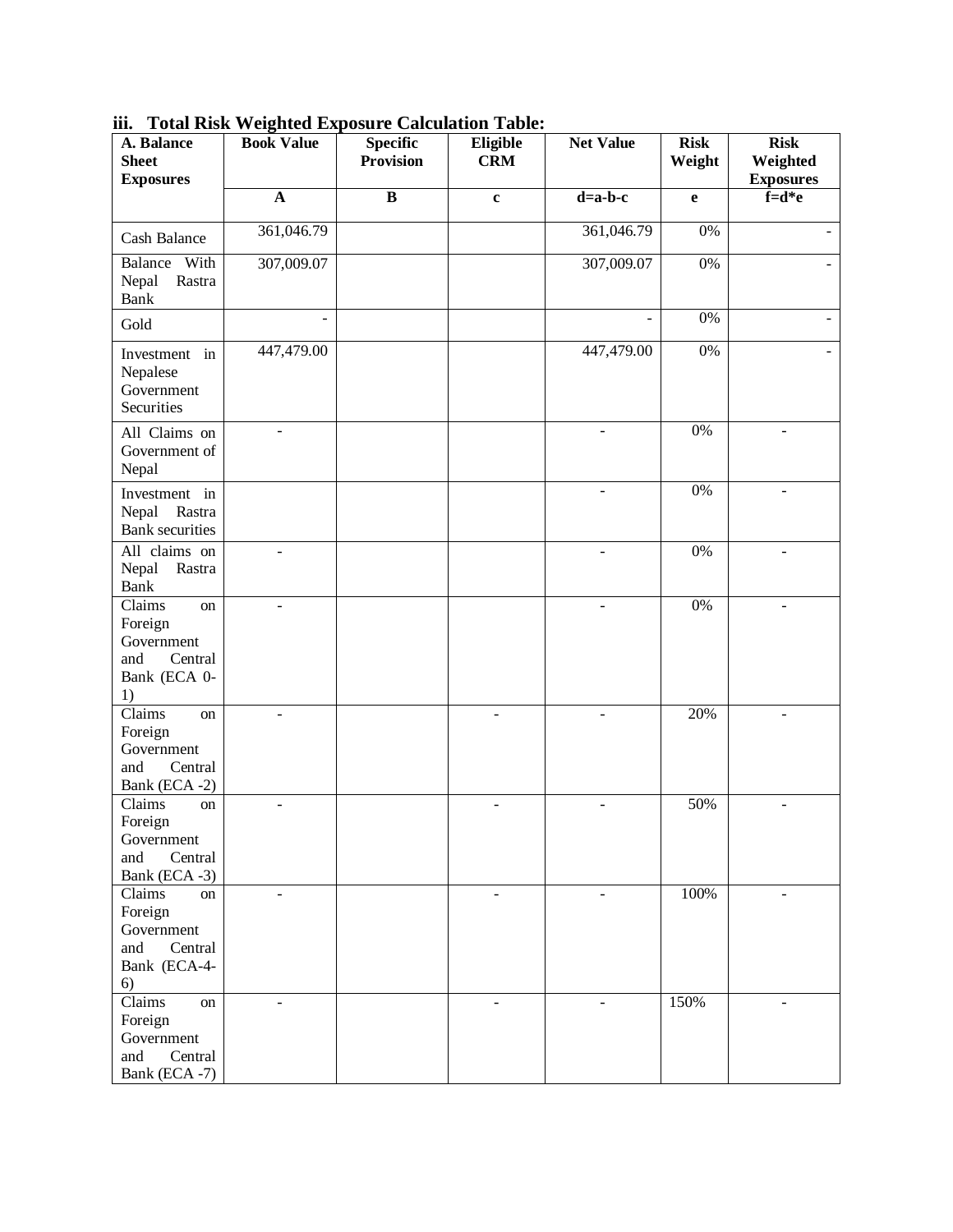| <b>Book Value</b><br><b>Specific</b><br>Eligible<br><b>Net Value</b><br><b>Risk</b><br>A. Balance<br><b>Provision</b><br><b>CRM</b><br><b>Sheet</b><br>Weight | <b>Risk</b><br>Weighted  |
|---------------------------------------------------------------------------------------------------------------------------------------------------------------|--------------------------|
| <b>Exposures</b>                                                                                                                                              | <b>Exposures</b>         |
| $\overline{\mathbf{B}}$<br>${\bf A}$<br>$d=a-b-c$<br>$\mathbf c$<br>$\mathbf{e}$                                                                              | $f = d * e$              |
|                                                                                                                                                               |                          |
| $0\%$<br>Claims<br>On<br>÷,                                                                                                                                   | $\overline{\phantom{a}}$ |
| IMF,<br>BIS,<br>ECB, EC and                                                                                                                                   |                          |
| MDB's                                                                                                                                                         |                          |
| recognized by                                                                                                                                                 |                          |
| the framework                                                                                                                                                 |                          |
| 100%<br>Claims<br>on<br>$\overline{\phantom{0}}$<br>÷                                                                                                         | ÷                        |
| Other                                                                                                                                                         |                          |
| Multilateral                                                                                                                                                  |                          |
| Development                                                                                                                                                   |                          |
| <b>Banks</b>                                                                                                                                                  |                          |
| Claims<br>100%<br>on<br>$\overline{a}$<br>÷,                                                                                                                  |                          |
| Domestic                                                                                                                                                      |                          |
| Public Sector                                                                                                                                                 |                          |
| Entities                                                                                                                                                      |                          |
| 20%<br>Claims<br>on<br>$\blacksquare$<br>$\overline{\phantom{a}}$<br>$\blacksquare$                                                                           | ÷                        |
| Sector<br>Public                                                                                                                                              |                          |
| Entity (ECA 0-                                                                                                                                                |                          |
| 1)                                                                                                                                                            |                          |
| 50%<br>Claims<br>$\blacksquare$<br>$\overline{\phantom{a}}$<br>$\overline{\phantom{a}}$<br>on                                                                 | $\overline{\phantom{a}}$ |
| Sector<br>Public                                                                                                                                              |                          |
| Entity (ECA 2)                                                                                                                                                |                          |
| Claims<br>100%<br>on<br>$\overline{a}$                                                                                                                        |                          |
| Public<br>Sector                                                                                                                                              |                          |
| Entity (ECA 3-                                                                                                                                                |                          |
| 6)<br>150%                                                                                                                                                    |                          |
| Claims<br>$\blacksquare$<br>$\sim$<br>$\blacksquare$<br>on                                                                                                    |                          |
| Public<br>Sector                                                                                                                                              |                          |
| Entity (ECA 7)                                                                                                                                                |                          |
| Claims<br>2,006,761.62<br>2,006,761.62<br>20%<br>on<br>$\blacksquare$                                                                                         | 401,352.32               |
| domestic                                                                                                                                                      |                          |
| banks<br>that                                                                                                                                                 |                          |
| capital<br>meet<br>adequacy                                                                                                                                   |                          |
| requirements                                                                                                                                                  |                          |
| 20,636.14<br>20,636.14<br>Claims<br>100%<br>on<br>$\overline{\phantom{a}}$<br>÷,                                                                              |                          |
| domestic                                                                                                                                                      |                          |
| banks that do                                                                                                                                                 |                          |
| not<br>meet                                                                                                                                                   |                          |
| capital                                                                                                                                                       |                          |
| adequacy                                                                                                                                                      |                          |
| requirements                                                                                                                                                  |                          |
| Claims<br>20%<br>on<br>L,<br>$\overline{\phantom{0}}$<br>L,                                                                                                   | $\overline{\phantom{0}}$ |
| foreign<br>bank                                                                                                                                               |                          |
| (ECA<br>Rating                                                                                                                                                |                          |
| $0-1)$                                                                                                                                                        |                          |
| 50%<br>Claims<br>on<br>÷,<br>bank                                                                                                                             |                          |
| foreign<br>Rating<br>(ECA                                                                                                                                     |                          |
| 2)                                                                                                                                                            |                          |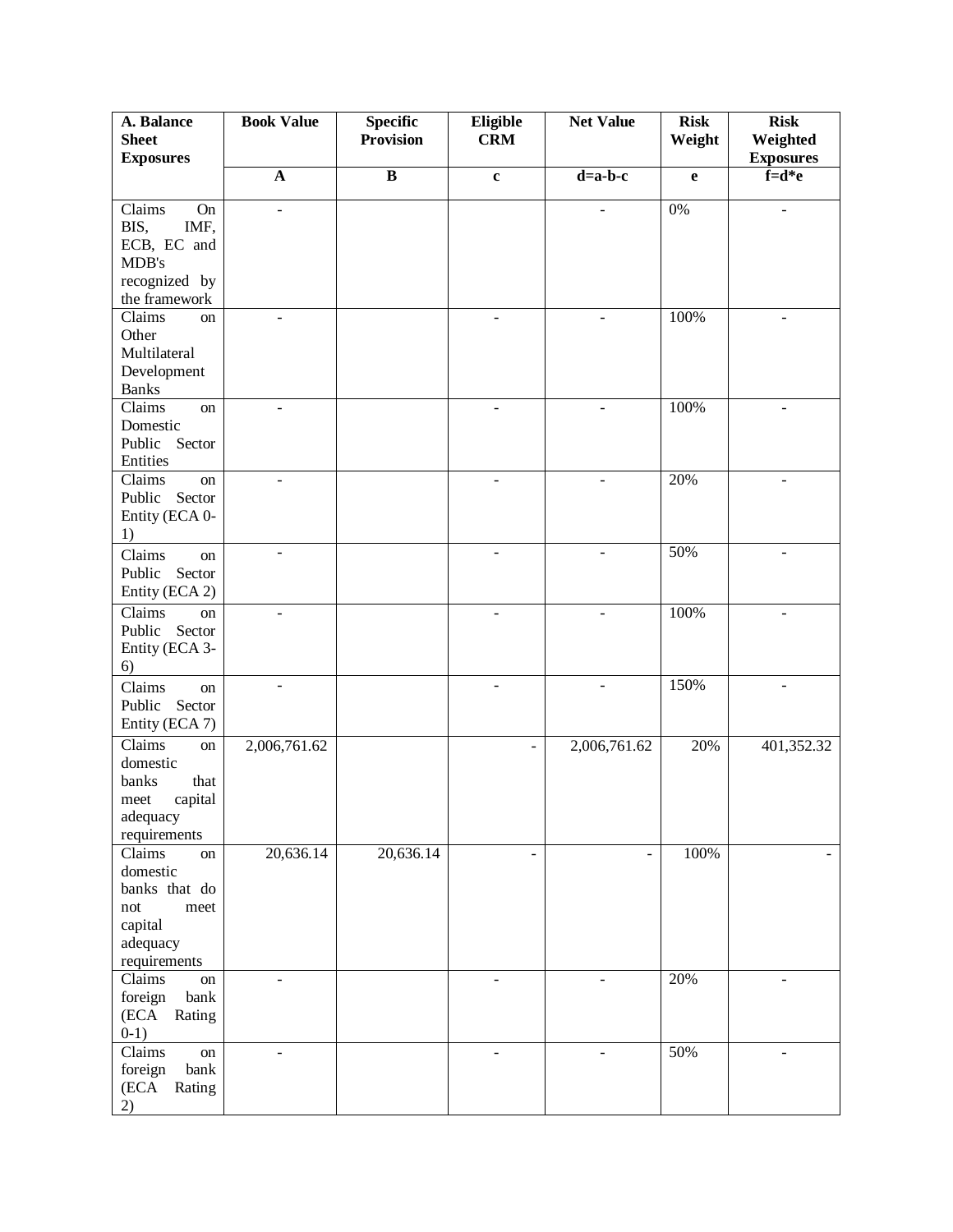| A. Balance<br><b>Sheet</b>       | <b>Book Value</b>        | <b>Specific</b><br><b>Provision</b> | Eligible<br><b>CRM</b>   | <b>Net Value</b>         | <b>Risk</b><br>Weight | <b>Risk</b><br>Weighted |
|----------------------------------|--------------------------|-------------------------------------|--------------------------|--------------------------|-----------------------|-------------------------|
| <b>Exposures</b>                 |                          |                                     |                          |                          |                       | <b>Exposures</b>        |
|                                  | $\mathbf{A}$             | $\overline{\mathbf{B}}$             | $\mathbf c$              | $d=a-b-c$                | $\mathbf{e}$          | $f = d * e$             |
| $\overline{\text{Clains}}$<br>on | $\overline{a}$           |                                     | $\blacksquare$           |                          | 100%                  |                         |
| foreign<br>bank                  |                          |                                     |                          |                          |                       |                         |
| (ECA<br>Rating                   |                          |                                     |                          |                          |                       |                         |
| $3-6)$                           |                          |                                     |                          |                          |                       |                         |
| Claims<br>$\,$ on                | $\blacksquare$           |                                     | $\overline{\phantom{a}}$ |                          | 150%                  |                         |
| foreign<br>bank                  |                          |                                     |                          |                          |                       |                         |
| (ECA<br>Rating                   |                          |                                     |                          |                          |                       |                         |
| 7)                               |                          |                                     |                          |                          |                       |                         |
| Claims<br>on                     | $\overline{a}$           |                                     | $\blacksquare$           | ÷,                       | 20%                   | $\blacksquare$          |
| foreign<br>bank                  |                          |                                     |                          |                          |                       |                         |
| incorporated in                  |                          |                                     |                          |                          |                       |                         |
| <b>SAARC</b> region              |                          |                                     |                          |                          |                       |                         |
| operating with                   |                          |                                     |                          |                          |                       |                         |
| a buffer of 1%                   |                          |                                     |                          |                          |                       |                         |
| their<br>above                   |                          |                                     |                          |                          |                       |                         |
| respective                       |                          |                                     |                          |                          |                       |                         |
| regulatory                       |                          |                                     |                          |                          |                       |                         |
| capital                          |                          |                                     |                          |                          |                       |                         |
| requirement                      |                          |                                     |                          |                          |                       |                         |
| Claims<br>on                     | 2,362,861.88             |                                     |                          | 2,362,861.88             | 100%                  | 2,362,861.88            |
| Domestic                         |                          |                                     |                          |                          |                       |                         |
| Corporates                       |                          |                                     |                          |                          |                       |                         |
| Claims<br>on                     | $\overline{a}$           |                                     |                          |                          | 20%                   |                         |
| Foreign                          |                          |                                     |                          |                          |                       |                         |
| Corporates                       |                          |                                     |                          |                          |                       |                         |
| $(ECA 0-1)$                      |                          |                                     |                          |                          |                       |                         |
| Claims<br>on                     | $\overline{a}$           |                                     | $\overline{a}$           |                          | 50%                   |                         |
| Foreign                          |                          |                                     |                          |                          |                       |                         |
| Corporates                       |                          |                                     |                          |                          |                       |                         |
| (ECA2)                           |                          |                                     |                          |                          |                       |                         |
| Claims<br>on                     | $\overline{\phantom{a}}$ |                                     | $\overline{\phantom{a}}$ | $\overline{\phantom{0}}$ | 100%                  |                         |
| Foreign                          |                          |                                     |                          |                          |                       |                         |
| Corporates                       |                          |                                     |                          |                          |                       |                         |
| $(ECA 3-6)$                      |                          |                                     |                          |                          |                       |                         |
| Claims<br>on                     |                          |                                     |                          |                          | 150%                  |                         |
| Foreign                          |                          |                                     |                          |                          |                       |                         |
| Corporates                       |                          |                                     |                          |                          |                       |                         |
| (ECA 7)                          |                          |                                     |                          |                          |                       |                         |
| Regulatory                       | 4,150,736.94             |                                     | 50,718.27                | 4,100,018.67             | 75%                   | 3,075,014.00            |
| Retail                           |                          |                                     |                          |                          |                       |                         |
| Portfolio (Not                   |                          |                                     |                          |                          |                       |                         |
| Overdue)                         |                          |                                     |                          |                          |                       |                         |
| Claims                           | $\overline{\phantom{a}}$ |                                     | $\overline{\phantom{a}}$ | ÷,                       | 100%                  |                         |
| fulfilling<br>all                |                          |                                     |                          |                          |                       |                         |
| criterion<br>of                  |                          |                                     |                          |                          |                       |                         |
| regularity                       |                          |                                     |                          |                          |                       |                         |
| retail<br>except                 |                          |                                     |                          |                          |                       |                         |
| granularity                      |                          |                                     |                          |                          |                       |                         |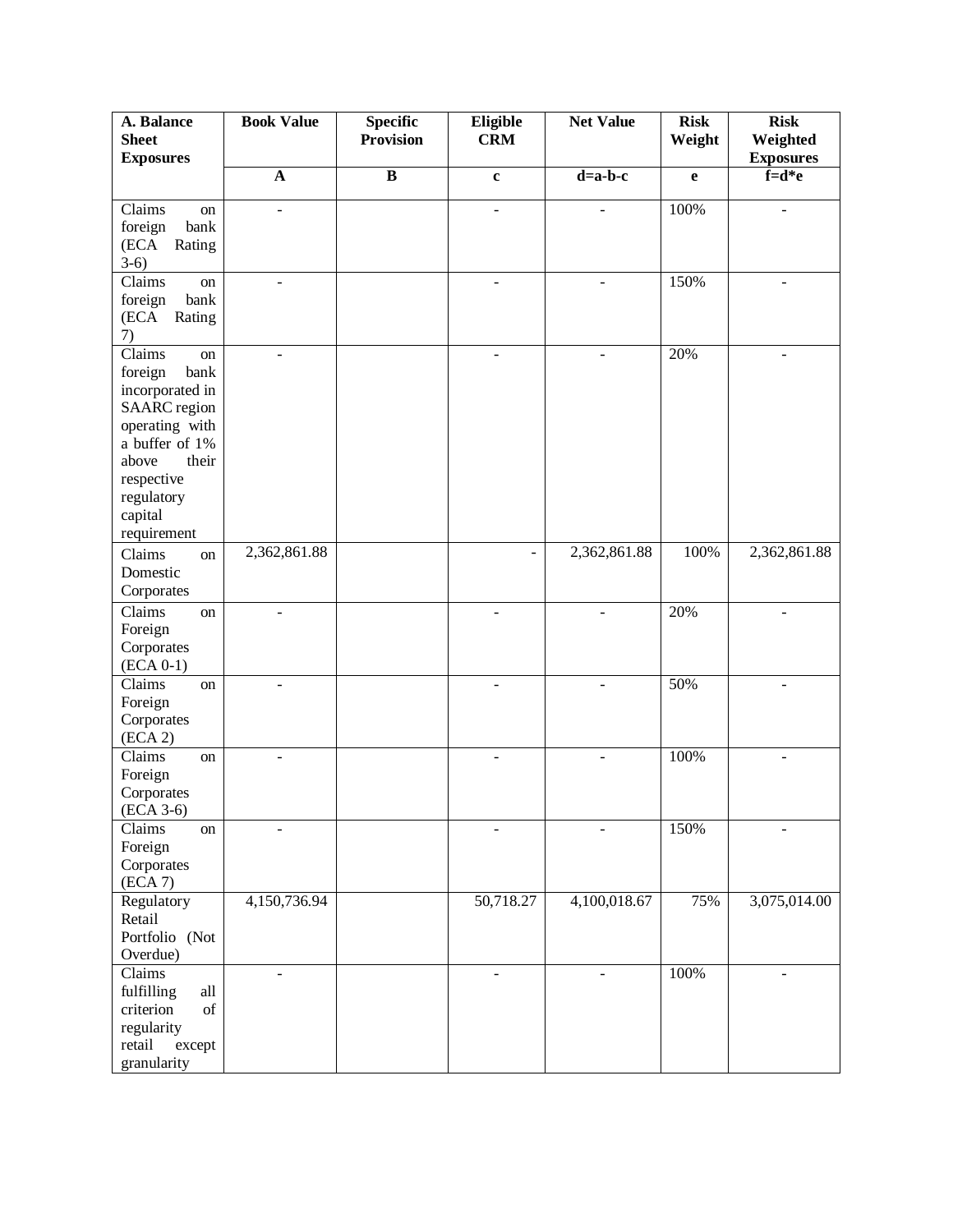| A. Balance<br><b>Sheet</b><br><b>Exposures</b>                                                                               | <b>Book Value</b> | Specific<br><b>Provision</b> | Eligible<br><b>CRM</b> | <b>Net Value</b> | <b>Risk</b><br>Weight | <b>Risk</b><br>Weighted<br><b>Exposures</b> |
|------------------------------------------------------------------------------------------------------------------------------|-------------------|------------------------------|------------------------|------------------|-----------------------|---------------------------------------------|
|                                                                                                                              | $\mathbf A$       | $\bf{B}$                     | $\mathbf c$            | $d=a-b-c$        | e                     | $f = d * e$                                 |
| Claims secured<br>by residential<br>properties                                                                               | 1,224,590.88      |                              |                        | 1,224,590.88     | 60%                   | 734,754.53                                  |
| Claims<br>not<br>fully<br>secured<br>by residential<br>properties                                                            |                   |                              | L,                     |                  | 150%                  |                                             |
| Claims secured<br>by residential<br>properties<br>(Overdue)                                                                  | 65,596.33         | 14,575.98                    | L.                     | 51,020.35        | 100%                  | 51,020.35                                   |
| Claims secured<br>by<br>Commercial<br>real estate                                                                            | 412,100.67        |                              |                        | 412,100.67       | 100%                  | 412,100.67                                  |
| Past<br>due<br>claims (except<br>claims<br>for<br>secured<br>by<br>residential<br>properties)                                | 405,889.51        | 171,094.92                   | ÷,                     | 234,794.59       | 150%                  | 352,191.88                                  |
| Risk<br>High<br>claims                                                                                                       | 298,123.08        |                              | ÷,                     | 298,123.08       | 150%                  | 447,184.61                                  |
| Lending<br>Against<br>Securities<br>(Bonds<br>&<br>Shares)                                                                   | 264,857.95        |                              | ÷,                     | 264,857.95       | 100%                  | 264,857.95                                  |
| Investments in<br>equity<br>and<br>capital<br>other<br>instruments of<br>institutions<br>listed in stock<br>exchange         | 71,224.49         |                              | L.                     | 71,224.49        | 100%                  | 71,224.49                                   |
| Investments in<br>equity<br>and<br>other<br>capital<br>instruments of<br>institutions not<br>listed in the<br>stock exchange | 249,100.00        |                              | ÷,                     | 249,100.00       | 150%                  | 373,650.00                                  |
| Staff<br>loan<br>secured<br>by<br>residential<br>property                                                                    | 93,675.03         |                              |                        | 93,675.03        | 50%                   | 46,837.52                                   |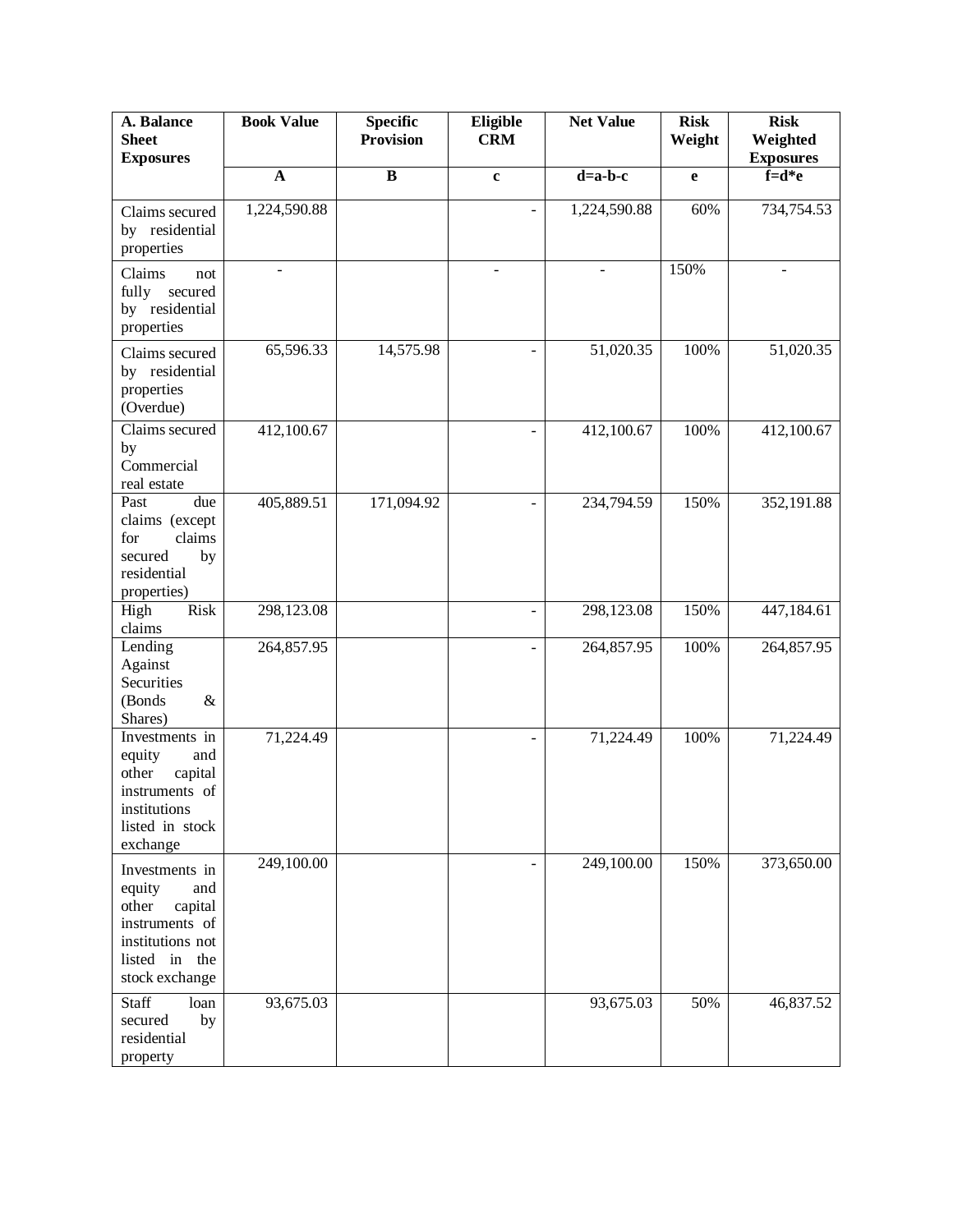| A. Balance<br><b>Sheet</b><br><b>Exposures</b>                                      | <b>Book Value</b> | <b>Specific</b><br><b>Provision</b> | Eligible<br><b>CRM</b> | <b>Net Value</b> | <b>Risk</b><br>Weight | <b>Risk</b><br>Weighted<br><b>Exposures</b> |
|-------------------------------------------------------------------------------------|-------------------|-------------------------------------|------------------------|------------------|-----------------------|---------------------------------------------|
|                                                                                     | $\mathbf A$       | B                                   | $\mathbf{c}$           | $d=a-b-c$        | e                     | $f = d * e$                                 |
| Interest<br>Receivable/cla<br>im<br><sub>on</sub><br>government<br>securities       |                   |                                     |                        |                  | 0%                    |                                             |
| Cash in transit<br>and other cash<br>the<br>items in<br>of<br>process<br>collection |                   |                                     |                        |                  | 20%                   |                                             |
| Other<br>Assets<br>(as<br>per<br>attachment)                                        | 450,273.52        | 16,757.97                           |                        | 433,515.55       | 100%                  | 433,515.55                                  |
| <b>TOTAL</b> (A)                                                                    | 13,191,962.91     | 223,065.01                          | 50,718.27              | 12,918,179.63    |                       | 9,026,565.77                                |

| <b>B. Off Balance</b>              | <b>Book Value</b> | <b>Specific</b><br><b>Provision</b> | Eligible<br><b>CRM</b> | <b>Net Value</b> | <b>Risk</b>      | <b>Risk Weighted</b>     |
|------------------------------------|-------------------|-------------------------------------|------------------------|------------------|------------------|--------------------------|
| <b>Sheet Exposures</b>             |                   |                                     |                        |                  | Weight           | <b>Exposures</b>         |
|                                    |                   |                                     |                        |                  |                  |                          |
|                                    |                   |                                     |                        |                  |                  |                          |
| Revocable                          |                   |                                     |                        |                  | 0%               |                          |
| Commitments                        |                   |                                     |                        |                  |                  |                          |
| <b>Bills Under</b>                 |                   |                                     |                        | ÷.               | $\overline{0\%}$ |                          |
| Collection                         |                   |                                     |                        |                  |                  |                          |
| Forward Exchange                   |                   |                                     |                        |                  | 10%              |                          |
| <b>Contract Liabilities</b>        |                   |                                     |                        |                  |                  |                          |
| <b>LC</b> Commitments              |                   |                                     |                        |                  | 20%              |                          |
| With Original                      |                   |                                     |                        |                  |                  |                          |
| Maturity Upto 6<br>months domestic |                   |                                     |                        |                  |                  |                          |
| counterparty                       |                   |                                     |                        |                  |                  |                          |
| Foreign                            |                   |                                     |                        |                  | 20%              |                          |
| counterparty (ECA                  |                   |                                     |                        |                  |                  |                          |
| Rating 0-1)                        |                   |                                     |                        |                  |                  |                          |
| Foreign                            |                   |                                     |                        |                  | 50%              |                          |
| counterparty (ECA                  |                   |                                     |                        |                  |                  |                          |
| Rating 2)                          |                   |                                     |                        |                  |                  |                          |
| Foreign                            |                   |                                     | ÷                      | $\blacksquare$   | 100%             | $\overline{\phantom{a}}$ |
| counterparty (ECA                  |                   |                                     |                        |                  |                  |                          |
| Rating 3-6)                        |                   |                                     |                        |                  |                  |                          |
|                                    |                   |                                     |                        |                  |                  |                          |
| Foreign<br>counterparty (ECA       |                   |                                     | ۳                      |                  | 150%             |                          |
| Rating 7)                          |                   |                                     |                        |                  |                  |                          |
|                                    |                   |                                     |                        |                  |                  |                          |
|                                    |                   |                                     |                        |                  |                  |                          |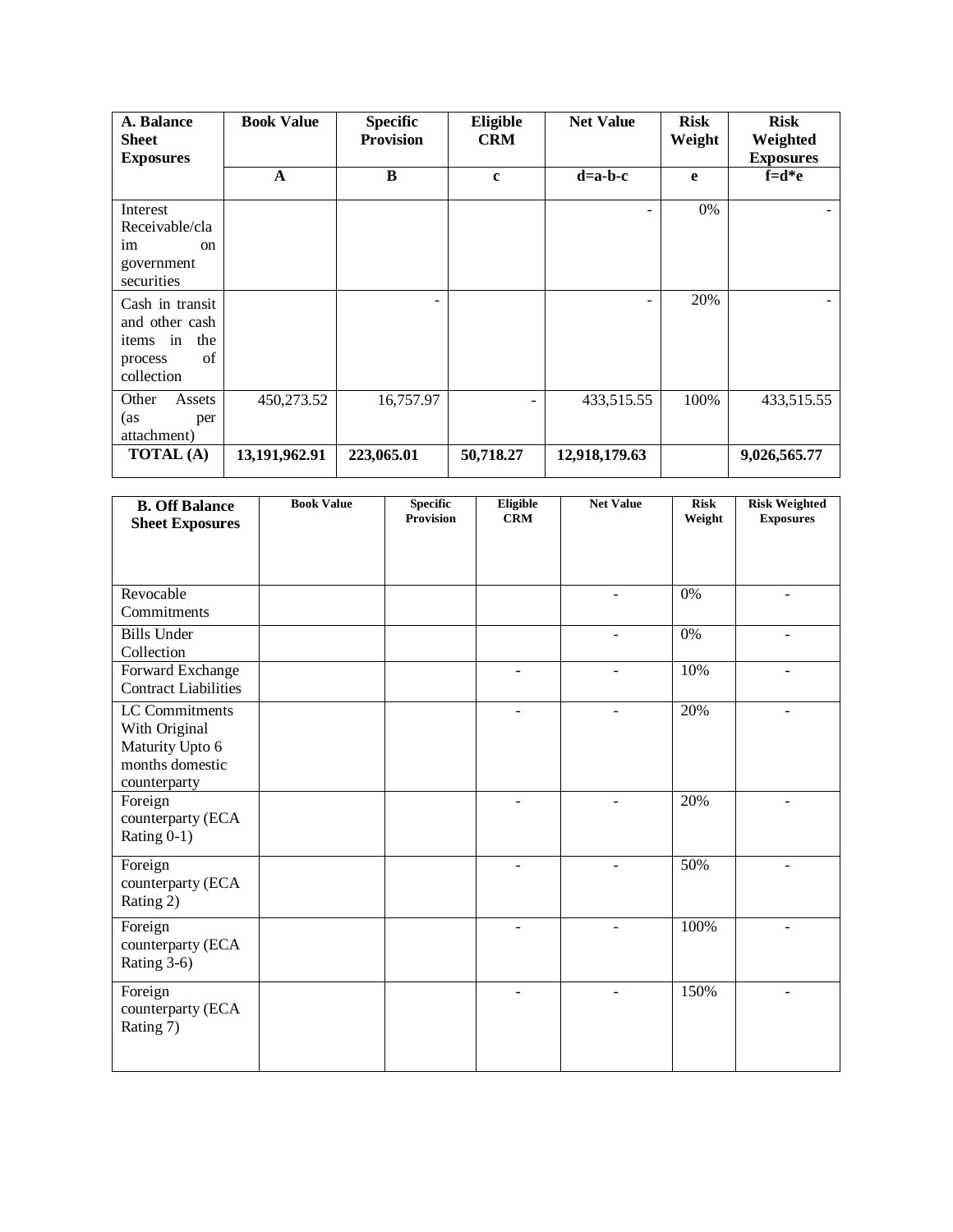| <b>B. Off Balance</b>            | <b>Book Value</b> | <b>Specific</b><br><b>Provision</b> | Eligible<br><b>CRM</b> | <b>Net Value</b>         | <b>Risk</b><br>Weight | <b>Risk Weighted</b><br><b>Exposures</b> |
|----------------------------------|-------------------|-------------------------------------|------------------------|--------------------------|-----------------------|------------------------------------------|
| <b>Sheet Exposures</b>           |                   |                                     |                        |                          |                       |                                          |
|                                  |                   |                                     |                        |                          |                       |                                          |
| <b>LC</b> Commitments            |                   |                                     | $\blacksquare$         | $\blacksquare$           | 50%                   | $\overline{\phantom{a}}$                 |
| With Original                    |                   |                                     |                        |                          |                       |                                          |
| Maturity Over 6                  |                   |                                     |                        |                          |                       |                                          |
| months domestic                  |                   |                                     |                        |                          |                       |                                          |
| counterparty<br>Foreign          |                   |                                     | $\overline{a}$         | $\overline{a}$           | 20%                   | ÷.                                       |
| counterparty (ECA                |                   |                                     |                        |                          |                       |                                          |
| Rating 0-1)                      |                   |                                     |                        |                          |                       |                                          |
| Foreign                          |                   |                                     |                        |                          | 50%                   |                                          |
| counterparty (ECA                |                   |                                     |                        |                          |                       |                                          |
| Rating 2)                        |                   |                                     |                        |                          |                       |                                          |
| Foreign                          |                   |                                     |                        |                          | 100%                  |                                          |
| counterparty (ECA                |                   |                                     |                        |                          |                       |                                          |
| Rating 3-6)                      |                   |                                     |                        |                          |                       |                                          |
| Foreign                          |                   |                                     |                        |                          | 150%                  |                                          |
| counterparty (ECA<br>Rating 7)   |                   |                                     |                        |                          |                       |                                          |
| Bid Bond,                        | 87,038.17         |                                     |                        | 87,038.17                | 50%                   |                                          |
| Performance Bond                 |                   |                                     |                        |                          |                       | 43,519.09                                |
| and Counter                      |                   |                                     |                        |                          |                       |                                          |
| guarantee domestic               |                   |                                     |                        |                          |                       |                                          |
| counterparty                     |                   |                                     |                        |                          | 20%                   |                                          |
| Foreign<br>counterparty (ECA     |                   |                                     | $\sim$                 |                          |                       | ÷                                        |
| Rating 0-1)                      |                   |                                     |                        |                          |                       |                                          |
| Foreign                          |                   |                                     |                        |                          | 50%                   |                                          |
| counterparty (ECA                |                   |                                     |                        |                          |                       |                                          |
| Rating 2)                        |                   |                                     |                        |                          |                       |                                          |
| Foreign                          |                   |                                     |                        |                          | 100%                  |                                          |
| counterparty (ECA                |                   |                                     |                        |                          |                       |                                          |
| Rating 3-6)                      |                   |                                     |                        |                          |                       |                                          |
| Foreign                          |                   |                                     | $\blacksquare$         |                          | 150%                  | ÷                                        |
| counterparty (ECA<br>Rating 7)   |                   |                                     |                        |                          |                       |                                          |
|                                  |                   |                                     |                        |                          |                       |                                          |
| Underwriting<br>commitments      |                   |                                     | $\blacksquare$         | $\overline{\phantom{a}}$ | 50%                   | $\overline{\phantom{0}}$                 |
| Lending of Bank's                |                   |                                     | $\blacksquare$         | $\blacksquare$           | 100%                  | $\blacksquare$                           |
| Securities or Posting            |                   |                                     |                        |                          |                       |                                          |
| of Securities as                 |                   |                                     |                        |                          |                       |                                          |
| collateral                       |                   |                                     |                        |                          |                       |                                          |
| Repurchase<br>Agreements, Assets |                   |                                     |                        |                          | 100%                  |                                          |
| sale with recourse               |                   |                                     |                        |                          |                       |                                          |
|                                  |                   |                                     |                        |                          |                       |                                          |
|                                  |                   |                                     |                        |                          |                       |                                          |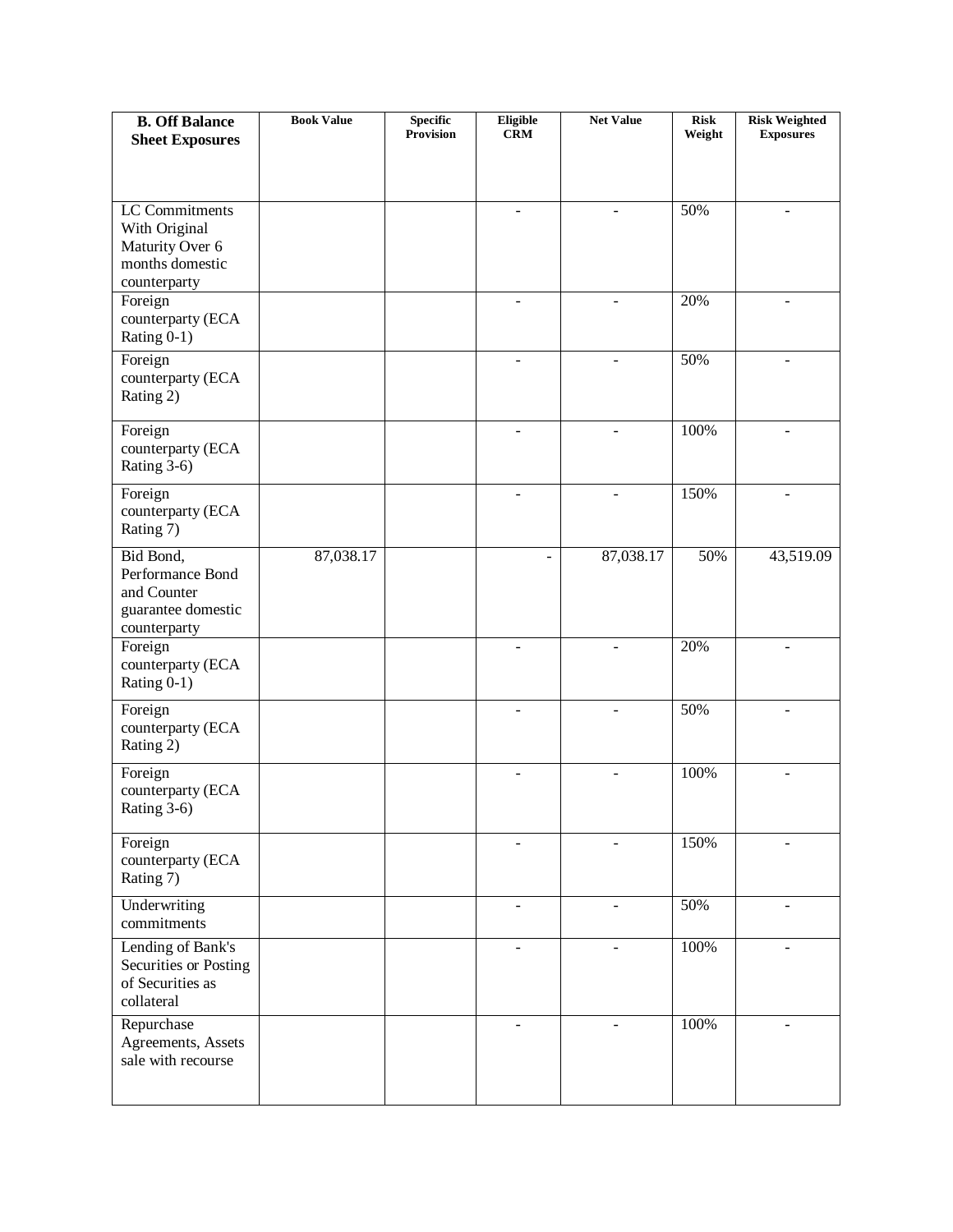| <b>B. Off Balance</b><br><b>Sheet Exposures</b>                                                                                                                     | <b>Book Value</b> | <b>Specific</b><br><b>Provision</b> | Eligible<br><b>CRM</b>   | <b>Net Value</b> | <b>Risk</b><br>Weight | <b>Risk Weighted</b><br><b>Exposures</b> |
|---------------------------------------------------------------------------------------------------------------------------------------------------------------------|-------------------|-------------------------------------|--------------------------|------------------|-----------------------|------------------------------------------|
|                                                                                                                                                                     |                   |                                     |                          |                  |                       |                                          |
| <b>Advance Payment</b><br>Guarantee                                                                                                                                 | 7,300.00          |                                     | $\sim$                   | 7,300.00         | 100%                  | 7,300.00                                 |
| <b>Financial Guarantee</b>                                                                                                                                          |                   |                                     | $\overline{\phantom{a}}$ |                  | 100%                  | $\overline{\phantom{a}}$                 |
| Acceptances and<br>Endorsements                                                                                                                                     |                   |                                     |                          |                  | 100%                  |                                          |
| Unpaid portion of<br>Partly paid shares<br>and Securities                                                                                                           |                   |                                     | $\sim$                   | $\blacksquare$   | 100%                  | $\overline{\phantom{a}}$                 |
| <b>Irrevocable Credit</b><br>commitments (short<br>term)                                                                                                            | 747,068.79        |                                     |                          | 747,068.79       | 20%                   | 149,413.76                               |
| Irrevocable Credit<br>commitments (long<br>term)                                                                                                                    |                   |                                     |                          |                  | 50%                   |                                          |
| Claims on foreign<br>bank incorporated in<br><b>SAARC</b> region<br>operating with a<br>buffer of 1% above<br>their respective<br>regulatory capital<br>requirement |                   |                                     |                          | $\blacksquare$   | 20%                   | $\overline{\phantom{a}}$                 |
| Other Contingent<br>Liabilities                                                                                                                                     | 8,412.01          |                                     |                          | 8,412.01         | 100%                  | 8,412.01                                 |
| <b>Unpaid Guarantee</b><br>Claims                                                                                                                                   |                   |                                     |                          |                  | 200%                  |                                          |
| TOTAL (B)                                                                                                                                                           | 849,818.97        |                                     |                          | 849,818.97       |                       | 208,644.85                               |
| <b>Total RWE for</b><br>credit Risk Before<br>Adjustment (A)<br>$+(B)$                                                                                              | 14,041,781.88     | 223,065.01                          | 50,718.27                | 13,767,998.60    |                       | 9,235,210.62                             |
| <b>Adjustments under</b><br>Pillar II                                                                                                                               |                   |                                     |                          |                  |                       |                                          |
| SRP 6.4a(3) - Add 10% of the loans & facilities in excess of Single Obligor Limits to RWE                                                                           |                   |                                     |                          |                  |                       |                                          |
| SRP 6.4a(4) - Add 1% of the contract (sale) value in case of the sale of credit with recourse to<br>$\overline{\phantom{0}}$<br><b>RWE</b>                          |                   |                                     |                          |                  |                       |                                          |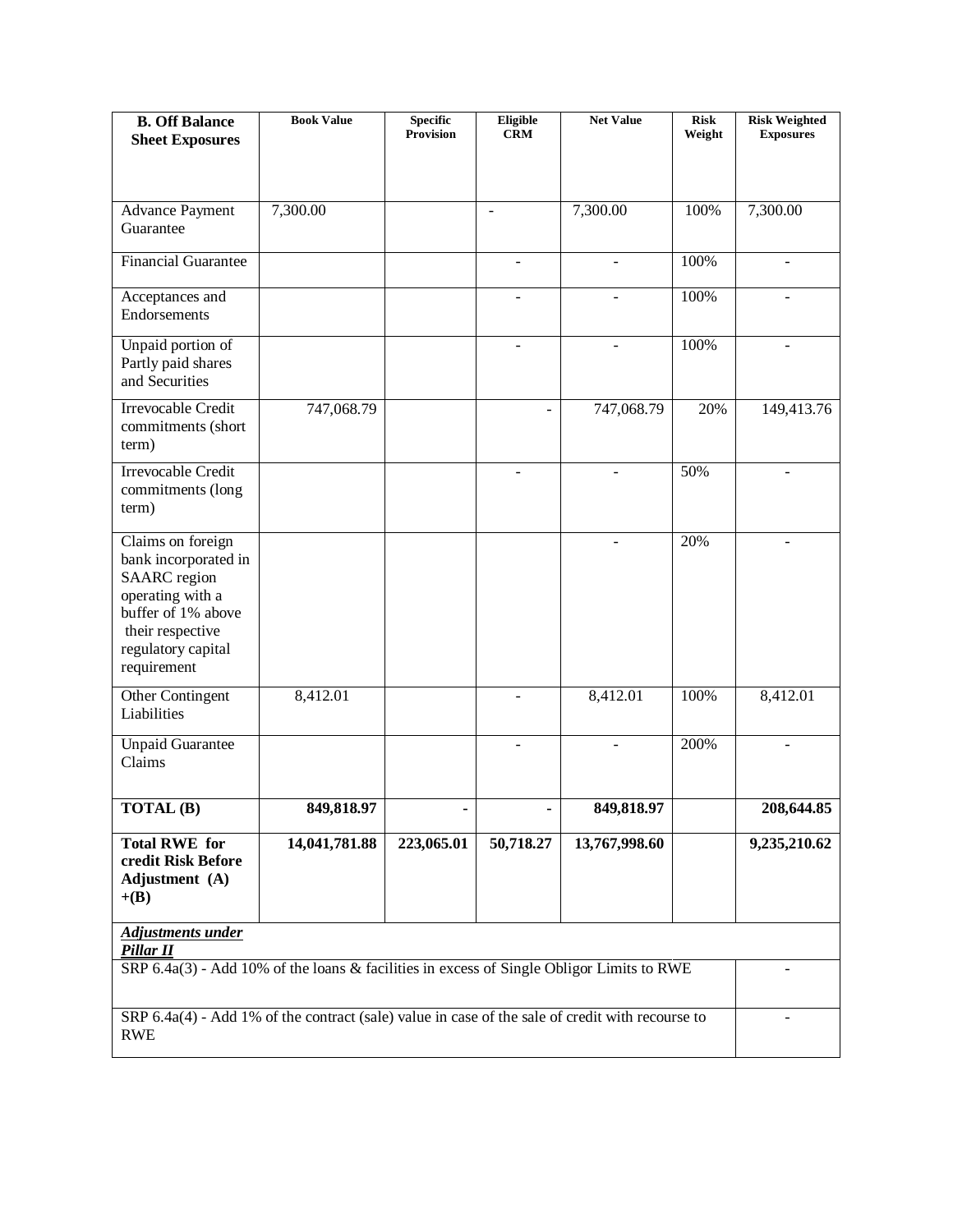| <b>B. Off Balance</b><br><b>Sheet Exposures</b>                                                           | <b>Book Value</b> | <b>Specific</b><br><b>Provision</b> | Eligible<br><b>CRM</b> | <b>Net Value</b> | <b>Risk</b><br>Weight | <b>Risk Weighted</b><br><b>Exposures</b> |
|-----------------------------------------------------------------------------------------------------------|-------------------|-------------------------------------|------------------------|------------------|-----------------------|------------------------------------------|
| <b>Total</b><br><b>RWE</b><br>for<br>Credit Risk after<br><b>Bank's</b><br>adjustments under<br>Pillar II | 14,041,781.88     | 223,065.01                          | 50,718.27              | 13,767,998.60    |                       | 9,235,210.62                             |

#### **iv. Amount of Non-Performing Assets (Gross and Net Amount)**

|                    |                     |                  | (NPR'000)         |
|--------------------|---------------------|------------------|-------------------|
| <b>Particulars</b> | <b>Gross Amount</b> | <b>Provision</b> | <b>Net Amount</b> |
| Substandard        | 71,191.38           | 17,797.85        | 53,393.54         |
| Doubtful           | 26,744.25           | 13,372.13        | 13,372.13         |
| Loss               | 148,318.75          | 148,318.75       |                   |
| <b>Total</b>       | 246,254.39          | 179,488.73       | 66,765.67         |

# **v. Non-Performing Assets (NPA) Ratios**

| <b>Particulars</b>                 | <b>Percentage</b> |
|------------------------------------|-------------------|
| <b>Gross NPA to Gross Advances</b> |                   |
| Net NPA to Net Advances            |                   |

#### **vi. Movement of Non-Performing Assets**

|                    |                                        |                                          | (NPR'000)       |
|--------------------|----------------------------------------|------------------------------------------|-----------------|
| <b>Particulars</b> | <b>Closing Balance</b><br>(Poush 2077) | <b>Closing Balance</b><br>(Chaitra 2077) | <b>Movement</b> |
| Substandard        | 85,371.20                              | 71,191.38                                | (14, 179.82)    |
| Doubtful           | 51,498.46                              | 26,744.25                                | (24, 754.21)    |
| Loss               | 131,302.78                             | 148,318.75                               | 17,015.97       |
| <b>Total</b>       | 268,172.45                             | 246,254.39                               | (21,918.06)     |

#### **vii. Write off loans and Interest Suspense**

The bank has not written off any loans & advances during the third quarter of fiscal year 2077/78.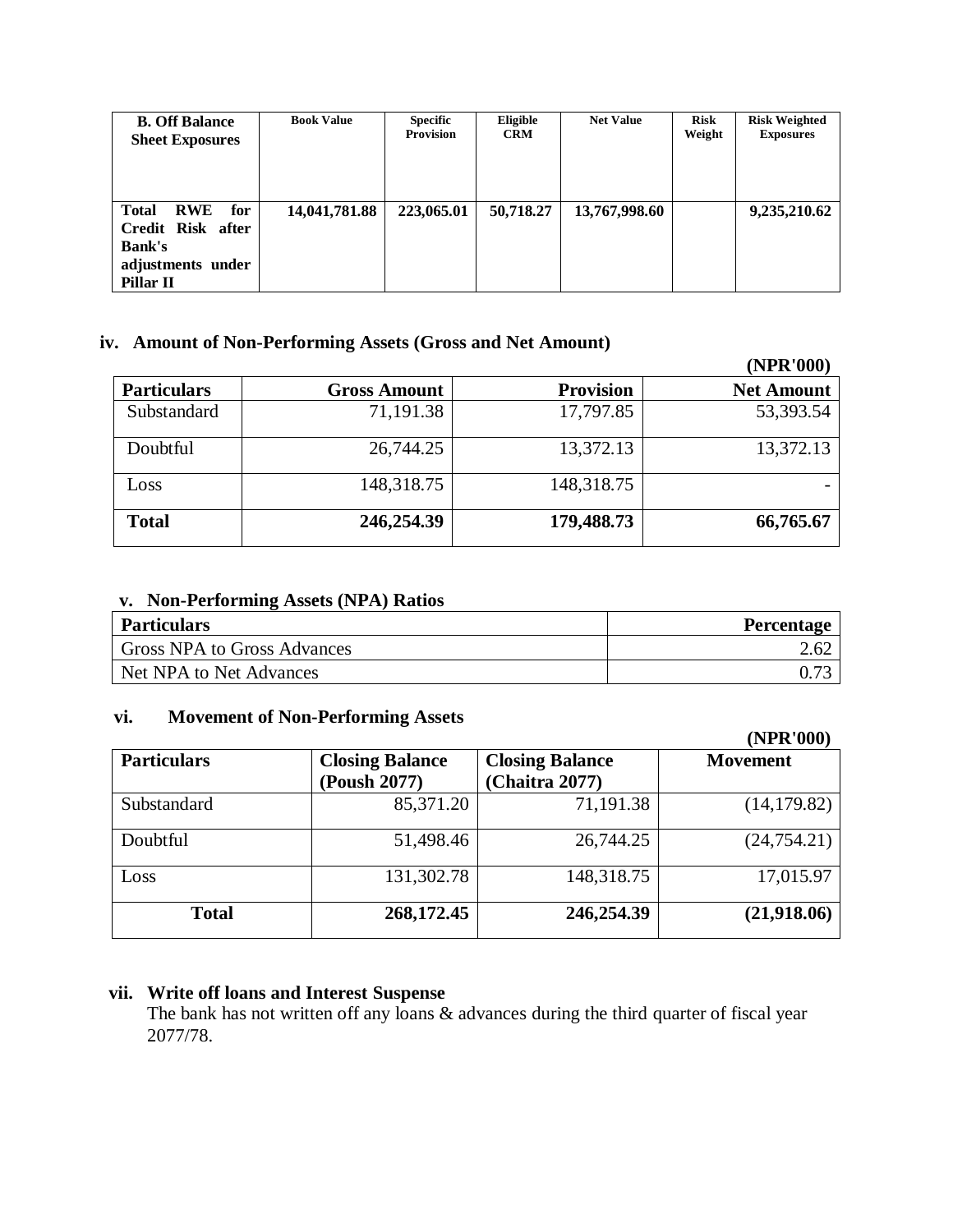# **viii. Movement in Loan Loss Provision**

|                    |                                        |                                          | (NPR'000)       |
|--------------------|----------------------------------------|------------------------------------------|-----------------|
| <b>Particulars</b> | <b>Closing Balance</b><br>(Poush 2077) | <b>Closing Balance</b><br>(Chaitra 2077) | <b>Movement</b> |
| Pass               | 75,968.76                              | 83,543.94                                | 7,575.18        |
| Watch list         | 67,721.78                              | 39,461.68                                | (28, 260.10)    |
| Substandard        | 21,342.80                              | 17,797.85                                | (3,544.95)      |
| Doubtful           | 25,749.23                              | 13,372.13                                | (12, 377.11)    |
| Loss               | 185,013.12                             | 148,318.75                               | (36, 694.37)    |
| <b>Total</b>       | 375,795.70                             | 302,494.35                               | (73,301.35)     |

### **ix. Movement in Interest Suspense**

**(NPR'000)**

| <b>Particulars</b> | <b>Closing Balance</b><br>(Poush 2077) | <b>Closing Balance</b><br>(Chaitra 2077) | <b>Movement</b> |
|--------------------|----------------------------------------|------------------------------------------|-----------------|
| Interest           | 112,684.99                             | 107,657.09                               | (5,027.90)      |
| Suspense           |                                        |                                          |                 |

### **x. Details of Additional Loan Loss Provision**

|                    | (NPR'000)                |
|--------------------|--------------------------|
| <b>Particulars</b> | <b>Movement</b>          |
| Pass               |                          |
| Watch list         | $\overline{\phantom{0}}$ |
| Substandard        |                          |
| Doubtful           | $\overline{\phantom{a}}$ |
| Loss               |                          |
| <b>Total</b>       |                          |

# **xi. Segregation of the Bank's Investment portfolio**

Investments are segregated as under:

|                                                  | (NPR'000)     |
|--------------------------------------------------|---------------|
| <b>Particulars</b>                               | <b>Amount</b> |
| Investment securities measured at amortized cost |               |
| Investment in equity measured at FVTOCI          | 348,085.24    |
| Investment in unquoted associates                |               |
| <b>Other Trading Assets</b>                      | 447,479.00    |
| <b>Total</b>                                     | 795,564.24    |